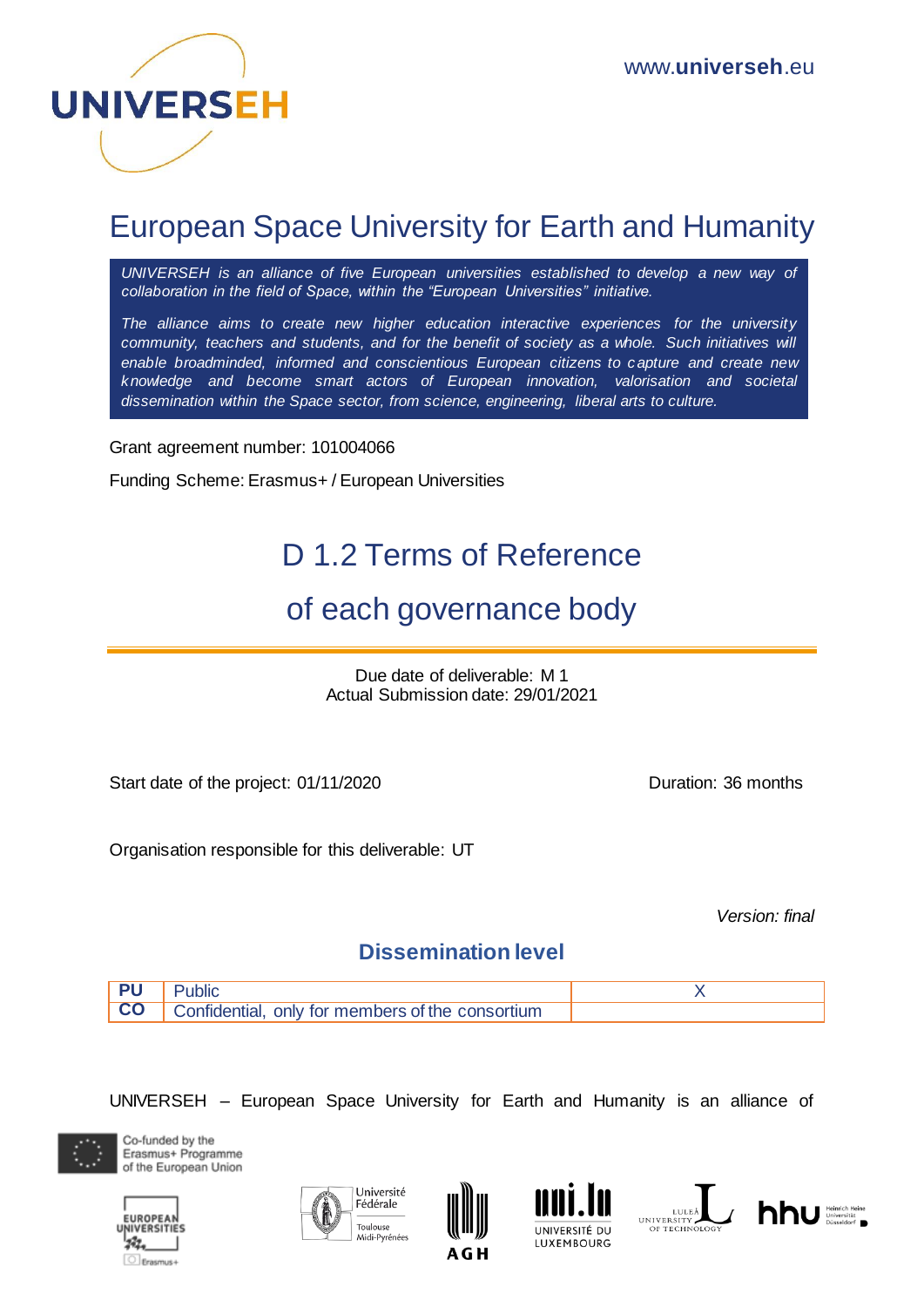

## **Document History**

| Version Date |            | <b>Author</b>         | <b>Partner</b> | <b>Summary of main changes</b> |
|--------------|------------|-----------------------|----------------|--------------------------------|
| 1.0          | 26/01/2021 | <b>Hélène Gentils</b> | UТ             | N/A                            |
|              |            |                       |                |                                |
|              |            |                       |                |                                |
|              |            |                       |                |                                |

### **Summary**

UNIVERSEH - European Space University for Earth and Humanity is an alliance of













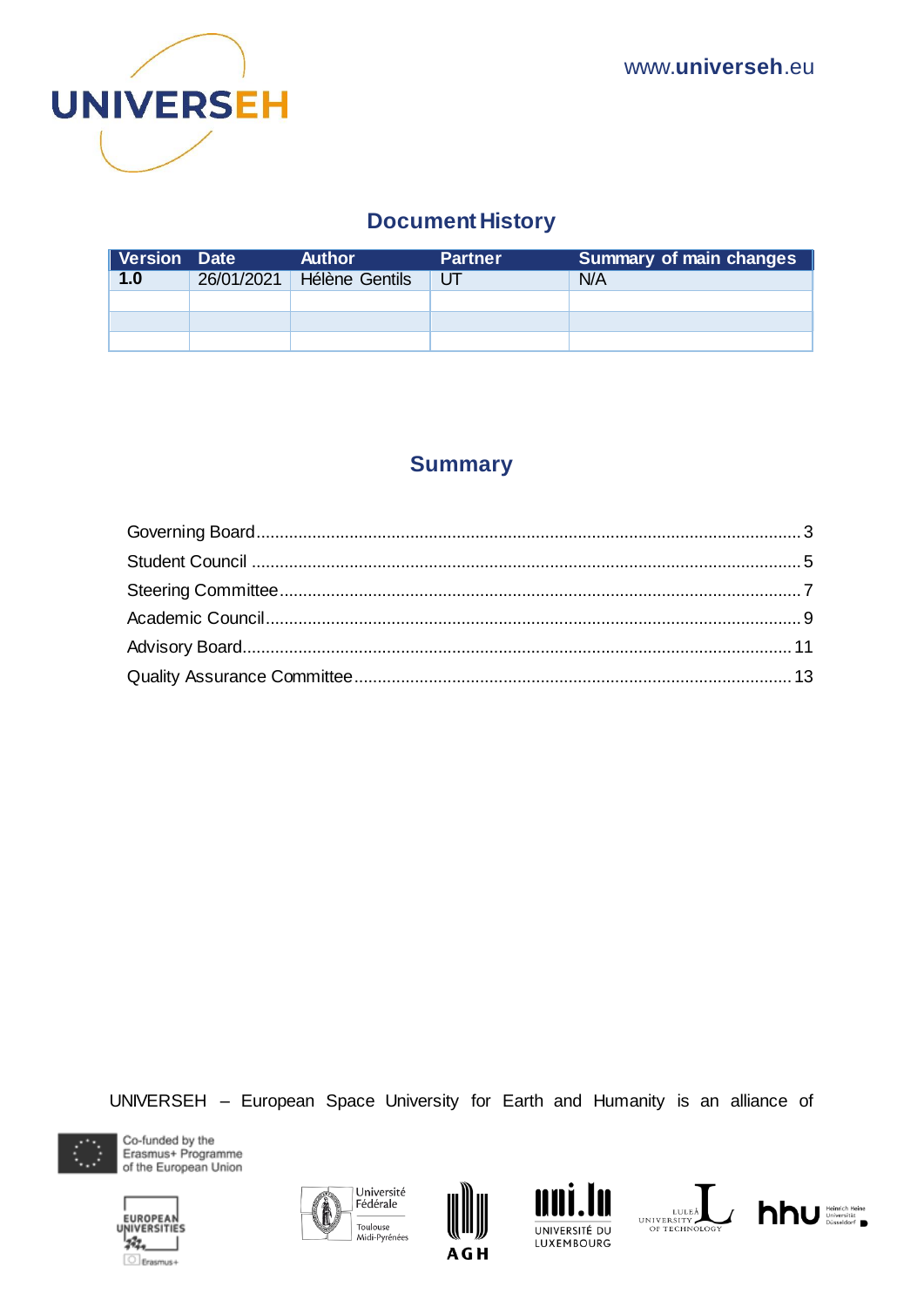

## <span id="page-2-0"></span>**Governing Board**

## **Terms of reference**

The governance of the UNIVERSEH Alliance is composed of the following Bodies:

- **Governing Board as the ultimate decision-making body of the consortium**
- Steering Committee as the supervisory body for the execution of the Project which reports to and is accountable to the Governing Board
- Academic Council as the body overseeing all learning and staff development activities and their certification
- Quality Assurance Committee as the body responsible for quality monitoring
- Student Council as the body coordinating student involvement in the project.

The terms of reference of the Governing Board are based on the Consortium Agreement. In case of incon sistencies, the latter prevails.

#### **1. Members**

The Governing Board consists of:

- one representative of each project partner
- one student representative designated by the Student Council.

The project coordinator chairs the meetings.

All Governing Board members must be present or represented at all meetings. They may appoint a substitute or a proxy to attend and vote at any meeting.

#### **2. Functioning**

The Governing Board meets at least twice a year, either physically or by videoconference.

At any time upon written request of the Steering Committee or 1/3 of the Members of the Governing Board

The chairperson will send invitations no later than 45 calendar days prior to the Governing Board meetings (7 calendar days for extraordinary meetings).

The chairperson sends the agenda no later than 21 calendar days prior to the Governing Board meeting.

The Governing Board may only take decisions if two thirds of its members are present (quorum).

Each member, present or represented, has one vote.

UNIVERSEH – European Space University for Earth and Humanity is an alliance of













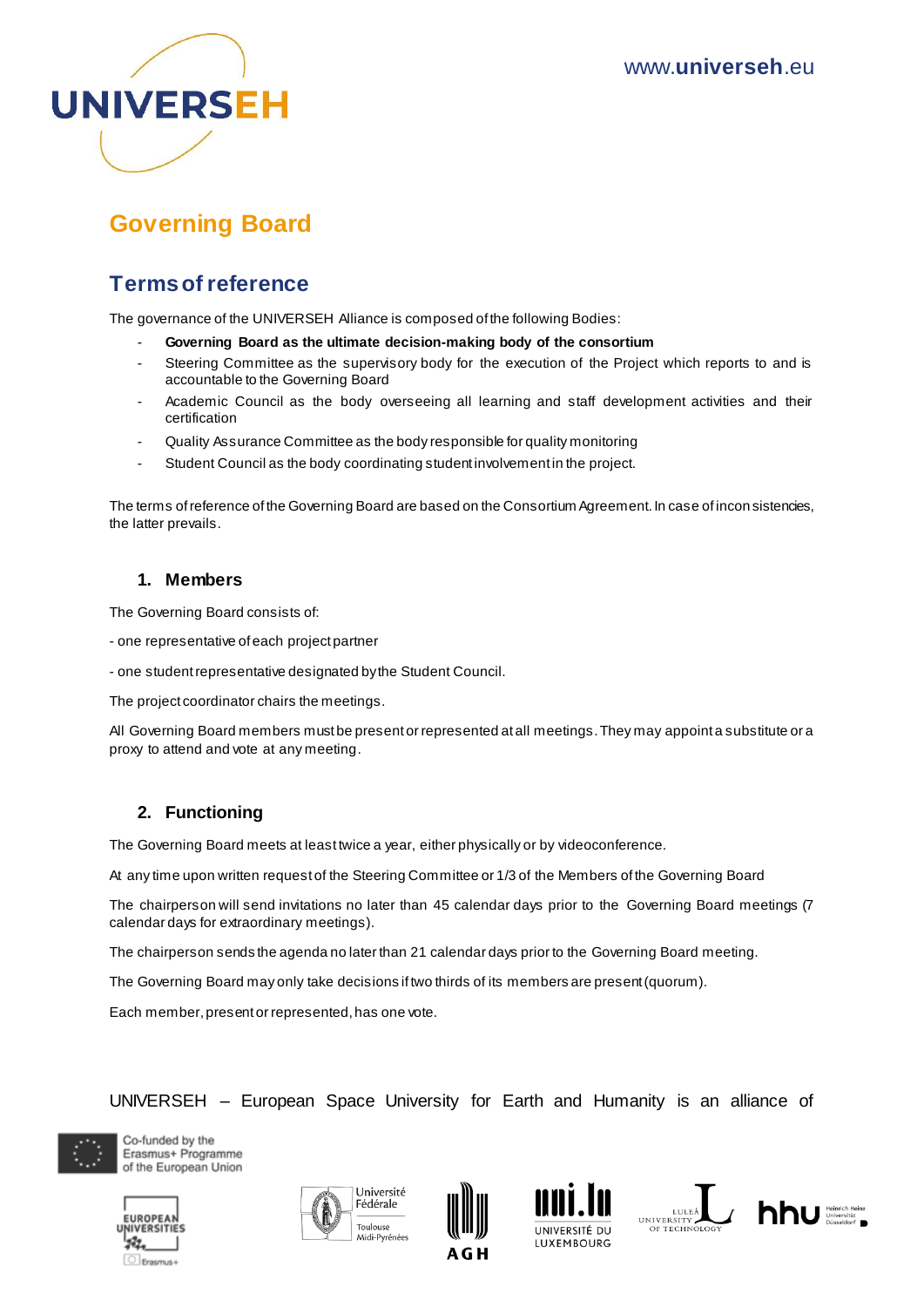

A Member which can show that its own work, time for performance, costs, liabilities, intellectual property rights or other legitimate interests would be severely affected by a decision of the Governing Board may exercise a veto with respect to the corresponding decision or relevant part of the decision.

Decisions may also be taken without a meeting if the Coordinator circulates to all Members a written document, including the deadline for responses, which is then agreed in writing by e-mail.

The chairperson will send the minutes to all Members within 10 calendar days of the meeting, who have 15 calendar days to send objections in writing, before the minutes are deemed accepted.

#### **3. Role**

The Governing Board is free to act on its own initiative to formulate proposals and take decisions. In addition, all proposals made by the Steering Committee will be considered and decided upon by the Governing Board.

The following decisions will be taken by the Governing Board:

Content, finances and intellectual property rights

- Proposals for changes to Annexes 1 and 2 of the Grant Agreement to be agreed by the Funding Authority
- Changes to the workplan
- Modifications to Background Included
- Additions to the List of Third Parties

Evolution of the consortium

- Entry of a new project partner to the consortium and approval of the settlement on the conditions of the accession of such a new project partner
- Withdrawal of a project partner from the consortium and the approval of the settlement on the conditions of the withdrawal
- Identification of a breach by a project partner of its obligations
- Declaration of a project partner to be a Defaulting Party
- Remedies to be performed by a Defaulting Party
- Termination of a Defaulting Party's participation in the consortium and measures relating the reto
- Proposal to the Funding Authority for a change of the Coordinator
- Proposal to the Funding Authority for suspension of all or part of the Project
- Proposal to the Funding Authority for termination of the Project and the Consortium Agreement

UNIVERSEH – European Space University for Earth and Humanity is an alliance of













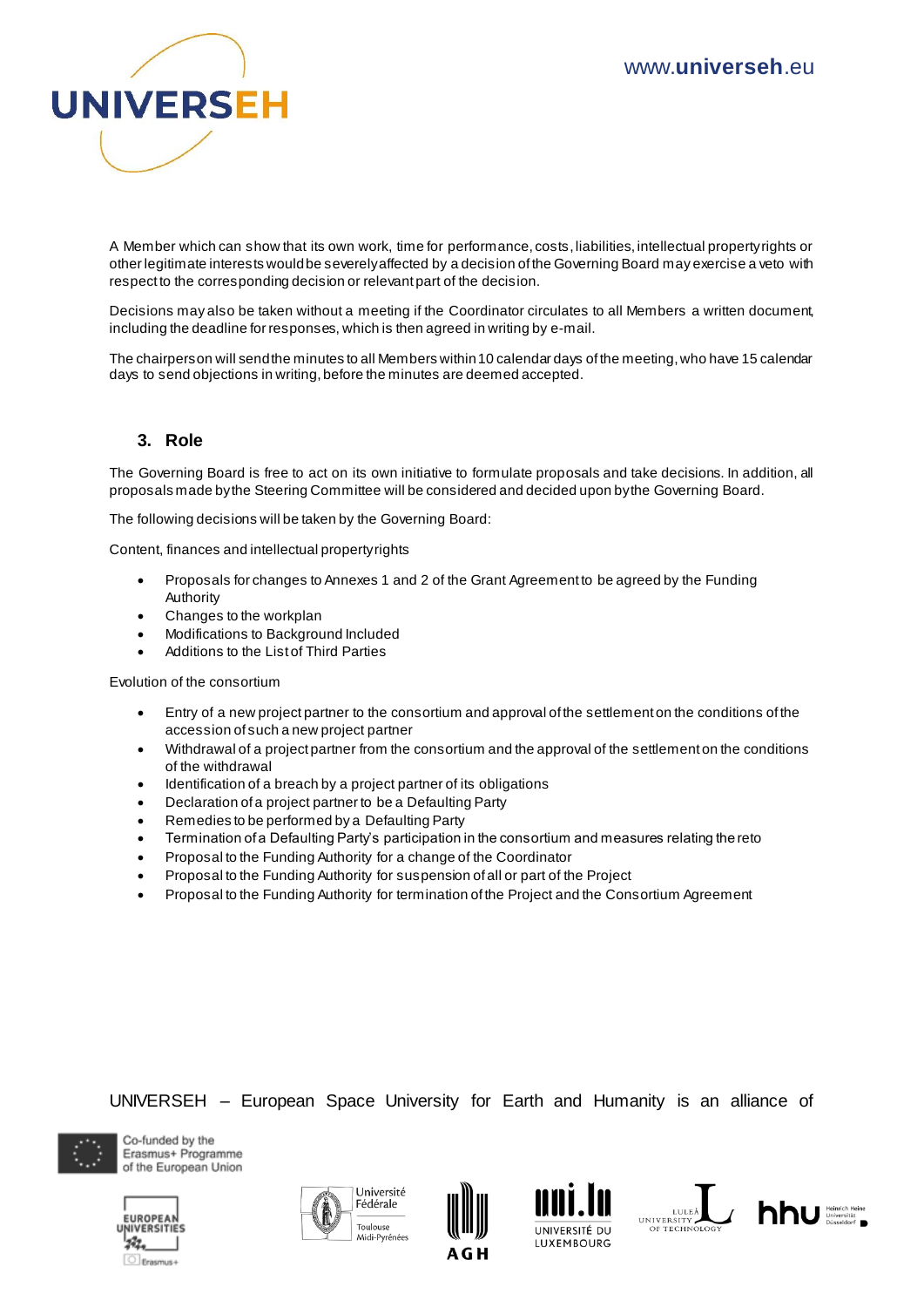

## <span id="page-4-0"></span>**Student Council**

### **Terms of reference**

The governance of the UNIVERSEH Alliance is composed of the following Bodies:

- Governing Board as the ultimate decision-making body of the consortium
- Steering Committee as the supervisory body for the execution of the Project which reports to and is accountable to the Governing Board
- Academic Council as the body overseeing all learning and staff development activities and their certification
- Quality Assurance Committee as the body responsible for quality monitoring
- **Student Council as the body coordinating student involvement in the project.**

The terms of reference of the Student Council are based on the Consortium Agreement. In case of incon sistencies, the latter prevails.

#### **1. Members**

The Student Council consists of two student representative from each project partner.

The project coordinator chairs the meetings.

All Student Council members must be present or represented at all meetings. They may appoint a substitute or a proxy to attend and vote at any meeting.

#### **2. Functioning**

The Student Council meets at least twice a year, either physically or by videoconference.

It can meet at any time upon written request of any Member of the Student Council.

The chairperson will send invitations no later than 14 calendar days prior to the Student Council meetings (7 calendar days for extraordinary meetings).

The chairperson sends the agenda no later than 7 calendar days prior to the Student Council meeting.

The Student Council may only take decisions if two thirds of its members are present (quorum).

Each member, present or represented, has one vote.

A Member which can show that its own work, time for performance, costs, liabilities, intellectual property rights or other legitimate interests would be severely affected by a decision of the Student Council may exercise a veto with respect to the corresponding decision or relevant part of the decision.

UNIVERSEH – European Space University for Earth and Humanity is an alliance of













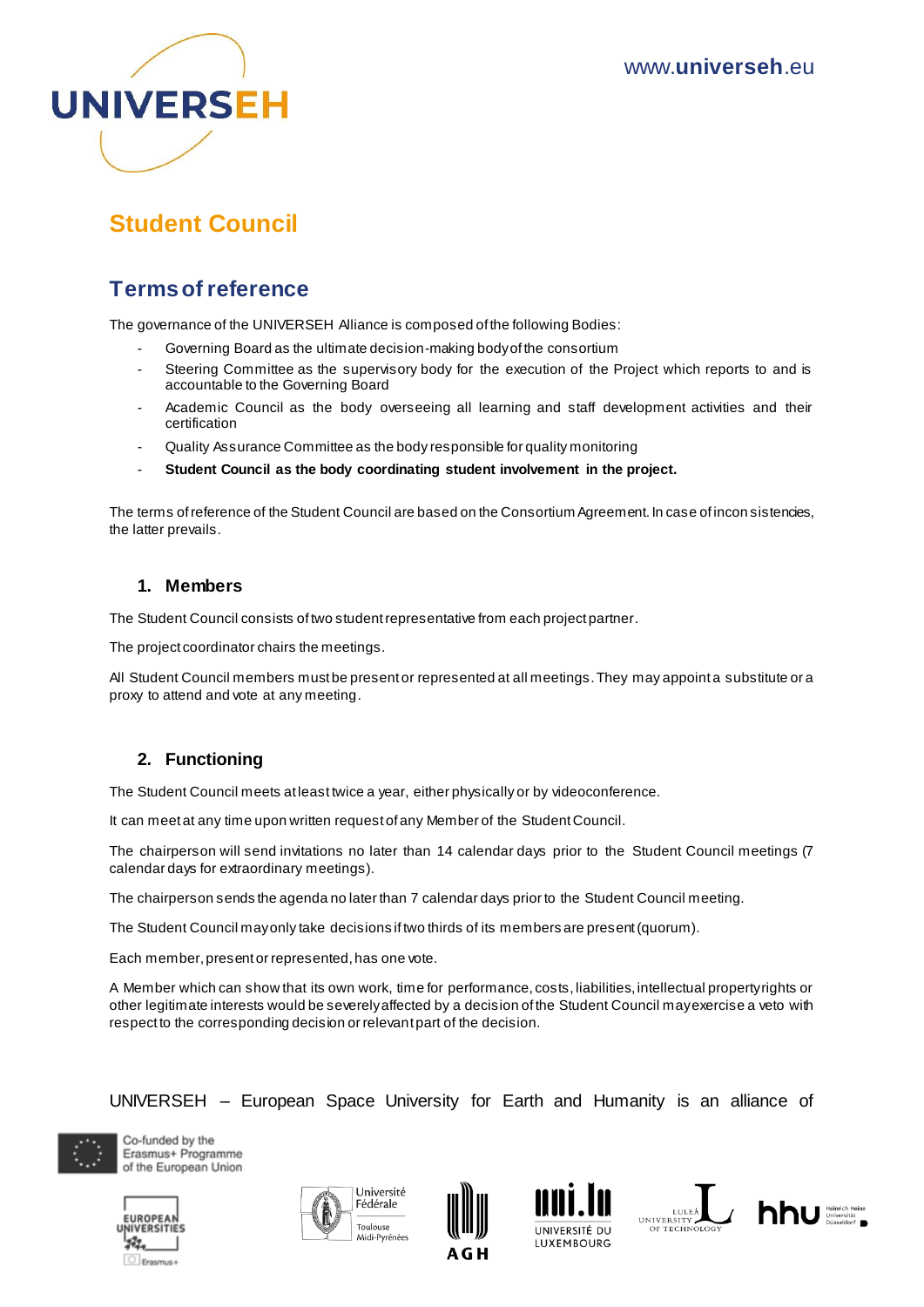

Decisions may also be taken without a meeting if the Coordinator circulates to all Members a written document, including the deadline for responses, which is then agreed in writing by e-mail.

The chairperson will send the minutes to all Members within 10 calendar days of the meeting, who have 15 calendar days to send objections in writing, before the minutes are deemed accepted.

#### **3. Role**

The Student Council seeks a consensus among the project partners.

The Student Council is responsible for coordinating student involvement and to ensure that students' input and feedback on the Alliance activities and policies are taken into account. In particular, they should ensure they give space to underrepresented and disadvantaged groups' views.

The Student Council names:

- 1 representative for the Governing Board;
- 2 representatives for the Steering Committee;
- 3 representatives for the Academic Council (Bachelor, Master and PhD levels)
- 2 representatives for the Quality Assurance Com mittee.

UNIVERSEH – European Space University for Earth and Humanity is an alliance of













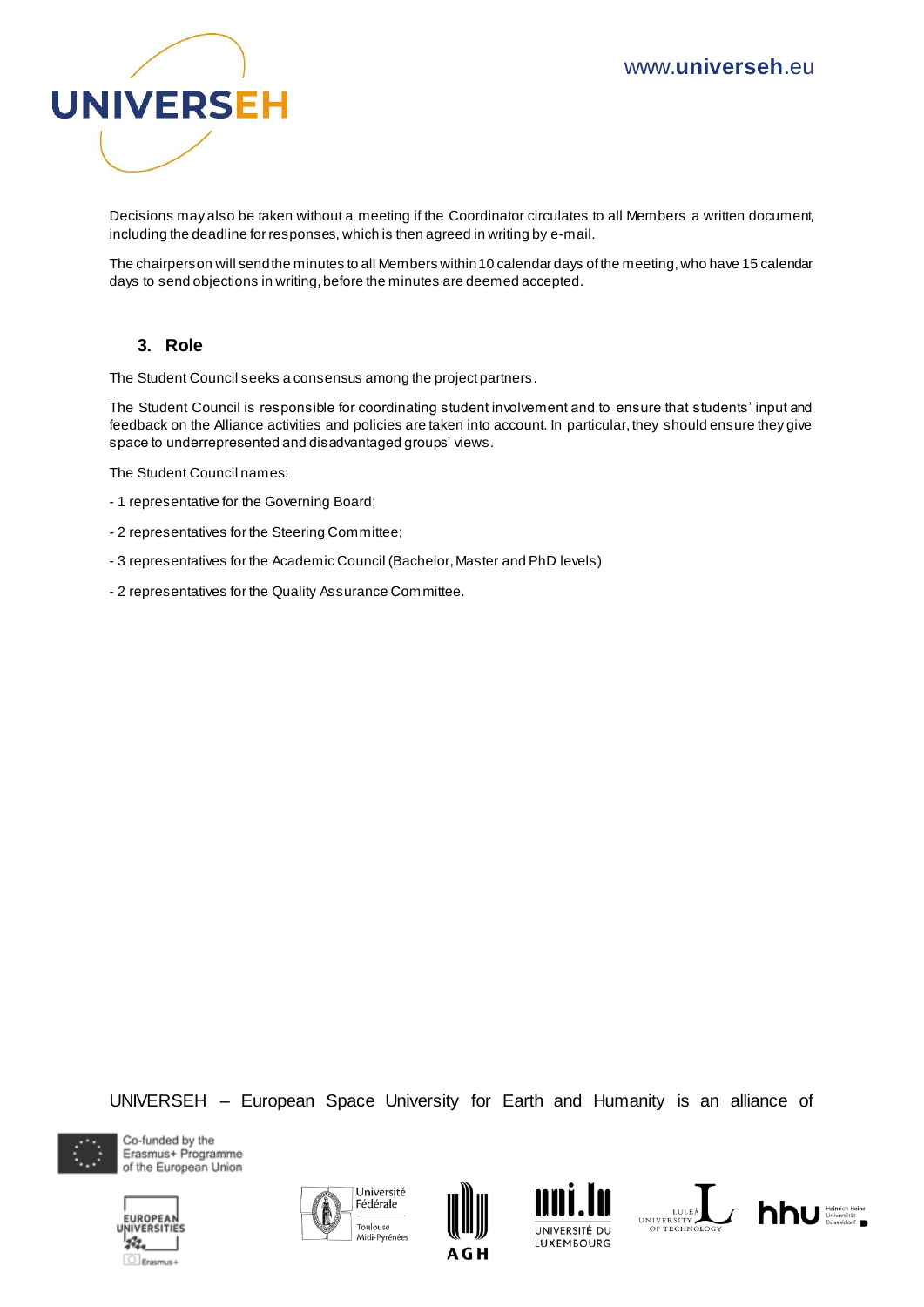

## <span id="page-6-0"></span>**Steering Committee**

### **Terms of reference**

The governance of the UNIVERSEH Alliance is composed of the following Bodies:

- Governing Board as the ultimate decision-making body of the consortium
- **Steering Committee as the supervisory body for the execution of the Project which reports to and is accountable to the Governing Board**
- Academic Council as the body overseeing all learning and staff development activities and their certification
- Quality Assurance Committee as the body responsible for quality monitoring
- Student Council as the body coordinating student involvement in the project.

The terms of reference of the Steering Committee are based on the Consortium Agreement. In case of inconsistencies, the latter prevails.

#### **1. Members**

The Steering Committee consists of:

- one representative from each project partner
- one representative from each Work Package leader, except for Work Package 1
- two student representatives, designated by the Student Council.

The project manager and the administrative and finance officer will also take part in the steering committee without voting rights.

The project coordinator chairs the meetings.

All Steering Committee members must be present or represented at all meetings. They may appoint a substitute or a proxy to attend and vote at any meeting.

#### **2. Functioning**

The Steering Committee meets at least three times a year, either physically or by videoconference.

It can meet at any time upon written request of any Member of the Steering Committee.

The chairperson will send invitations no later than 14 calendar days prior to the Steering Committee meetings (7 calendar days for extraordinary meetings).

The chairperson sends the agenda no later than 7 calendar days prior to the Steering Committee meeting.

UNIVERSEH – European Space University for Earth and Humanity is an alliance of













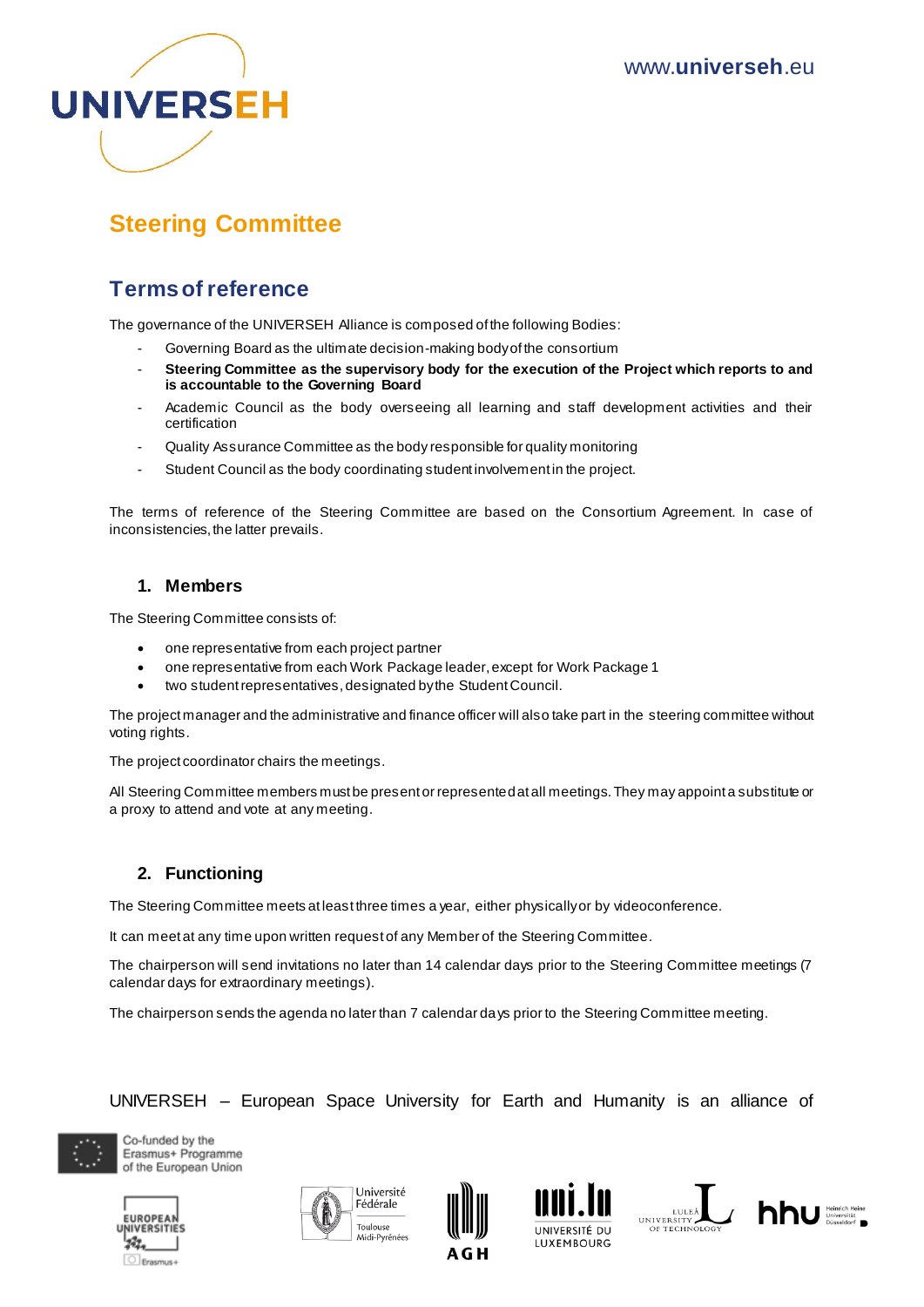

The Steering Committee may only take decisions if two thirds of its members are present (quorum).

Each member, present or represented, has one vote.

A Member which can show that its own work, time for performance, costs, liabilities, intellectual property rights or other legitimate interests would be severely affected by a decision of the Steering Committee may exercise a veto with respect to the corresponding decision or relevant part of the decision.

Decisions may also be taken without a meeting if the Coordinator circulates to all Members a written document, including the deadline for responses, which is then agreed in writing by e-mail.

The chairperson will send the minutes to all Members within 10 calendar days of the meeting, who have 15 calendar days to send objections in writing, before the minutes are deemed accepted.

#### **3. Role**

The Steering Committee prepares the meetings, proposes decisions and prepares the agenda of the Governing Board.

The Steering Committee seeks a consensus among the project partners.

The Steering Committee is responsible for the proper execution and implementation of the decisions of the Governing Board.

The Steering Committee monitors the effective and efficient implementation of the Project.

In addition, the Steering Committee collects information at least every 6 months on the progress of the Project, examines that information to assess the compliance of the Project with the workplan and, if necessary, proposes modifications of the workplan to the Governing Board.

The Steering Committee:

- supports the Coordinator in preparing meetings with the Funding Authority and in preparing related data and deliverables
- prepares the content and timing of press releases and joint publications by the consortium or proposed by the Funding Authority.

In the case of abolished tasks as a result of a decision of the Governing Board, the Steering Committee advises the Governing Board on ways to rearrange tasks and budgets of the project partners concerned.

UNIVERSEH – European Space University for Earth and Humanity is an alliance of













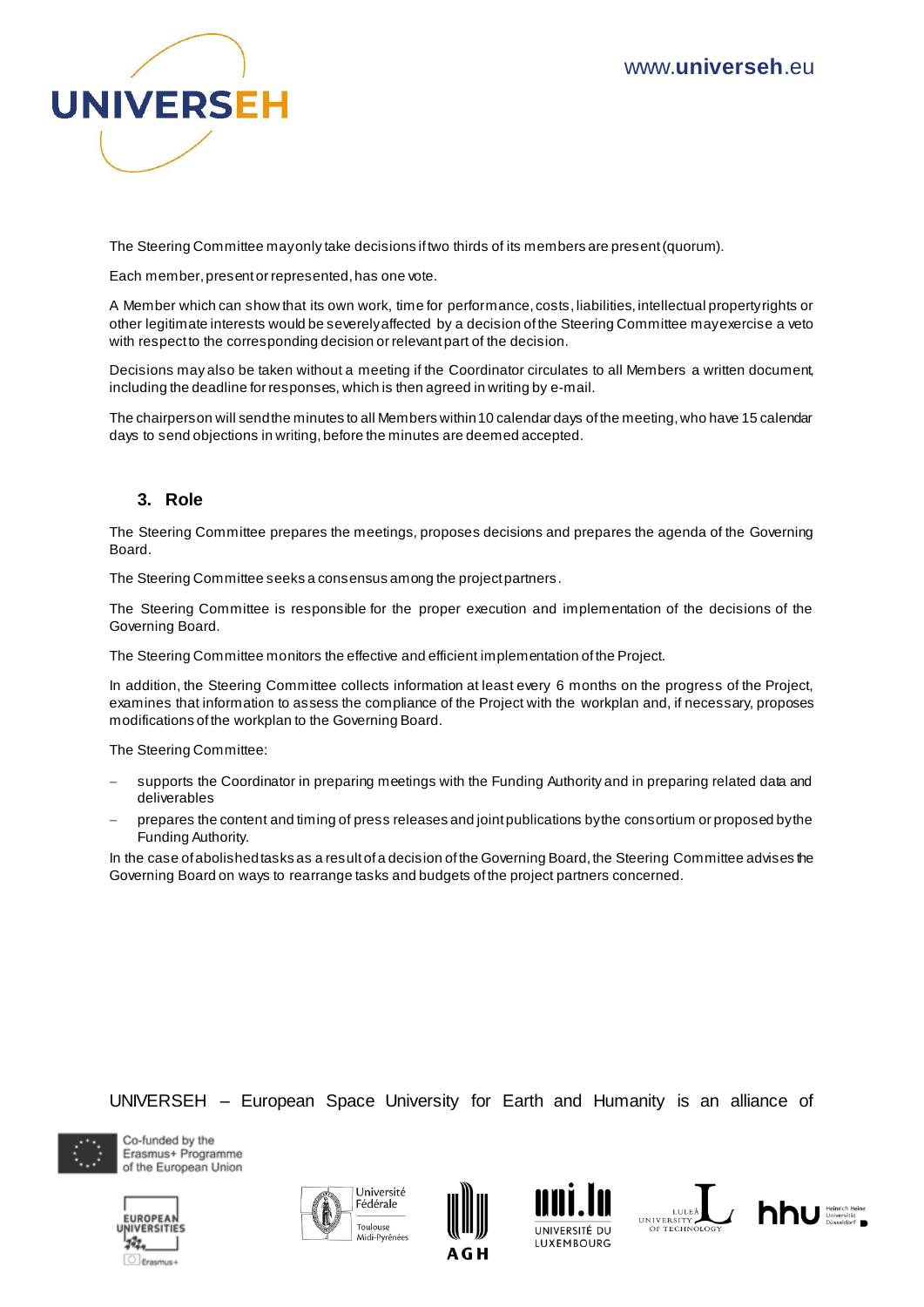

## <span id="page-8-0"></span>**Academic Council**

### **Terms of reference**

The governance of the UNIVERSEH Alliance is composed of the following Bodies:

- Governing Board as the ultimate decision-making body of the consortium
- Steering Committee as the supervisory body for the execution of the Project which reports to and is accountable to the Governing Board
- **Academic Council as the body overseeing all learning and staff development activities and their certification**
- Quality Assurance Committee as the body responsible for quality monitoring
- Student Council as the body coordinating student involvement in the project.

The terms of reference of the Academic Council are based on the Consortium Agreement. In case of inconsistencies, the latter prevails.

#### **4. Members**

The Academic Council consists of:

the five deans or vice-rectors for education of each project partner

 three students representing the bachelor, master and PhD levels, designated by the Student Council. The project coordinator chairs the meetings.

All Academic Council members must be present or represented at all meetings. They may appoint a substitute or a proxy to attend and vote at any meeting.

#### **5. Functioning**

The Academic Council meets at least three times a year, either physically or by videoconference.

It can meet at any time upon written request of any Member of the Academic Council.

The chairperson will send invitations no later than 14 calendar days prior to the Academic Coun cil meetings (7 calendar days for extraordinary meetings).

The chairperson sends the agenda no later than 7 calendar days prior to the Academic Council meeting.

The Academic Council may only take decisions if two thirds of its members are present (quorum).

Each member, present or represented, has one vote.

UNIVERSEH – European Space University for Earth and Humanity is an alliance of













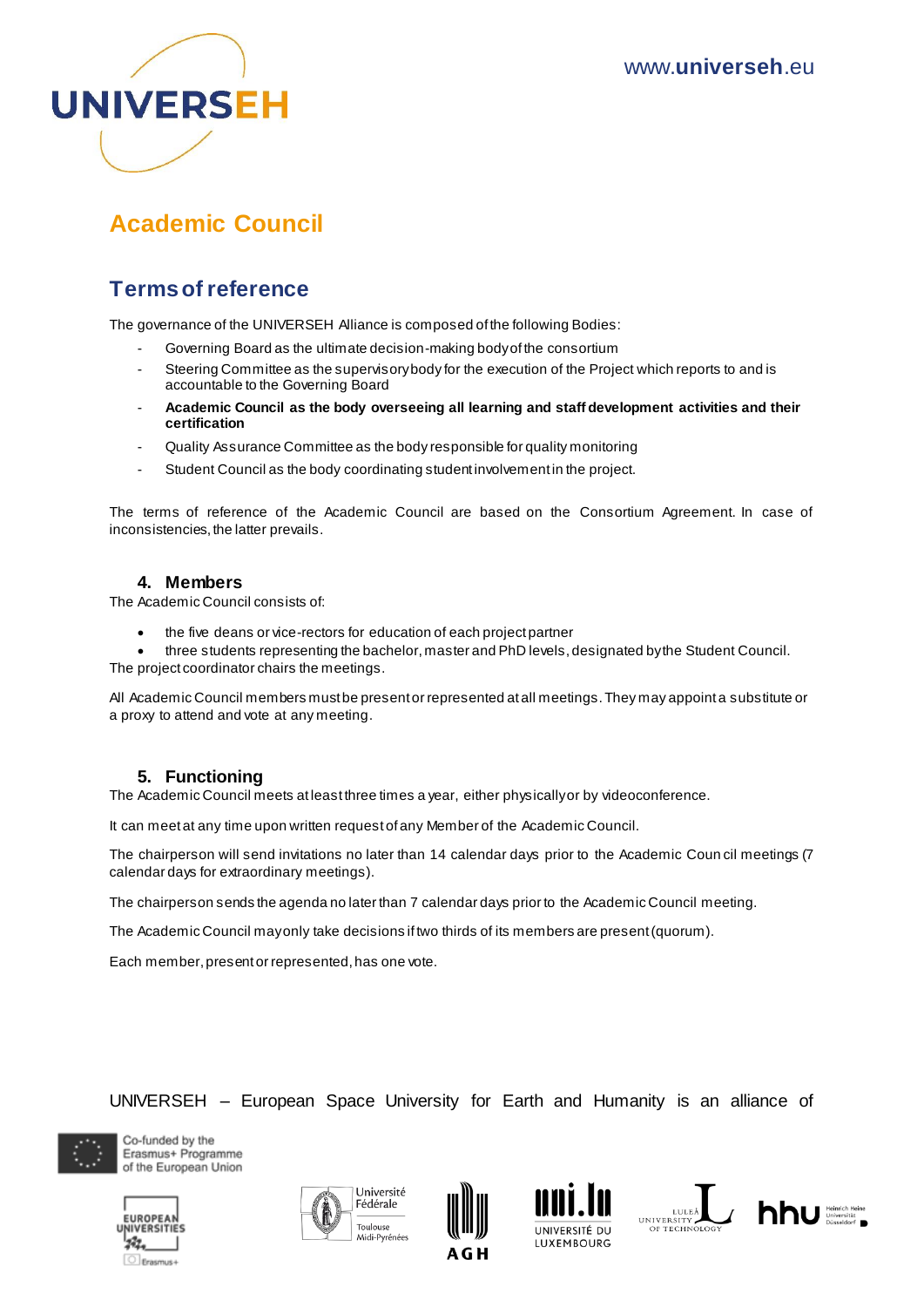

A Member which can show that its own work, time for performance, costs, liabilities, intellectual property rights or other legitimate interests would be severely affected by a decision of the Academic Council may exercise a veto with respect to the corresponding decision or relevant part of the decision.

Decisions may also be taken without a meeting if the Coordinator circulates to all Members a written document, including the deadline for responses, which is then agreed in writing by e-mail.

The chairperson will send the minutes to all Members within 10 calendar days of the meeting, who have 15 calendar days to send objections in writing, before the minutes are deemed accepted.

#### **6. Role**

The Academic Council seeks a consensus among the project partners.

The Academic Council oversees all learning and staff development activities and their certification.

The Academic Council is responsible for the approval and certification of all learning activities organized by the Alliance.

The Academic Council:

- proposes and implements programme policy
- promotes common quality standards,
- ensures that new common courses and programmes are coherent with the project aim
- works towards a European diploma.

In addition, the academic council works towards an automatic mutual recognition of higher education and training qualifications and the outcomes of learning periods abroad within the Alliance.

UNIVERSEH – European Space University for Earth and Humanity is an alliance of













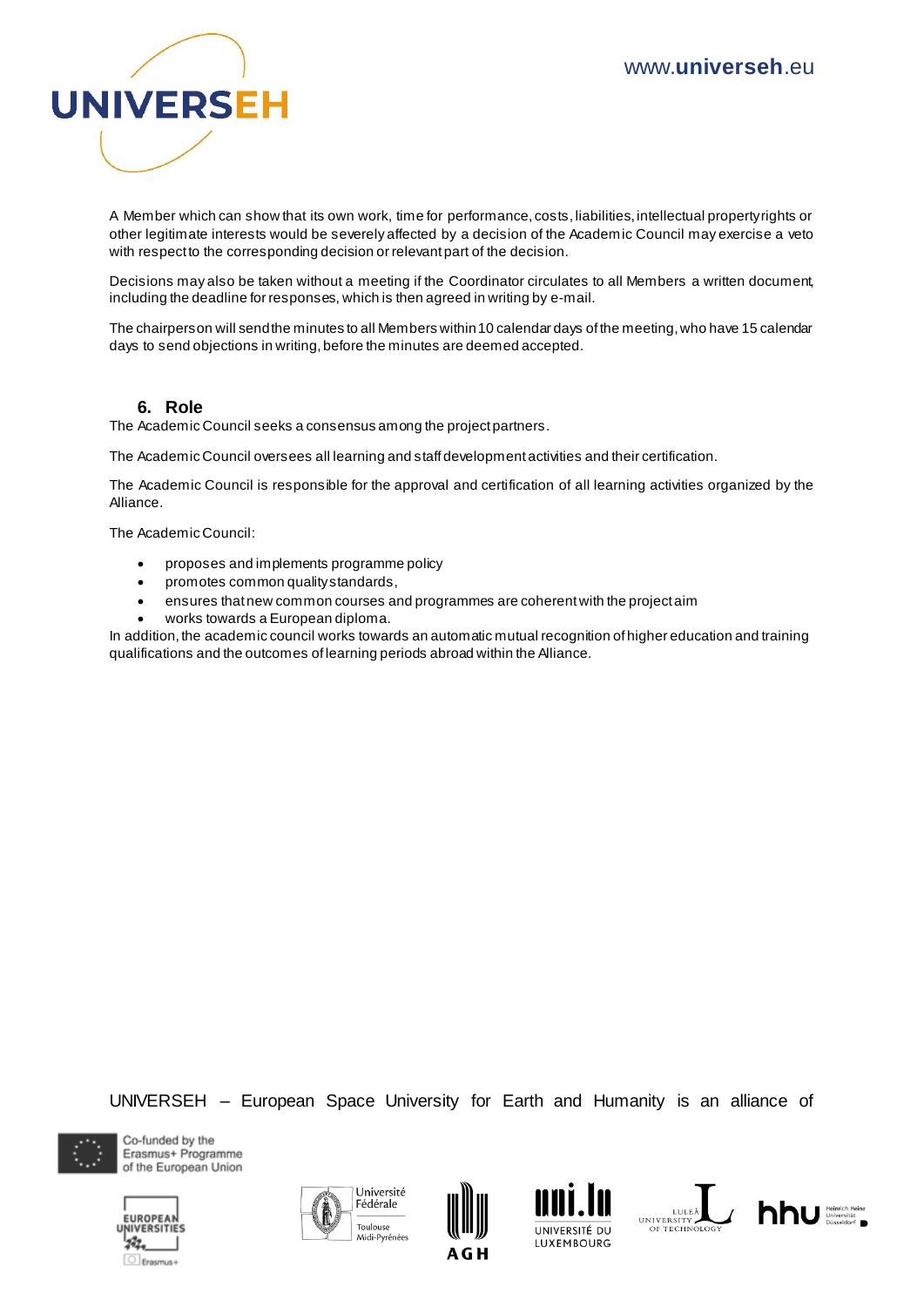

## <span id="page-10-0"></span>**Advisory Board**

## **Terms of reference**

The governance of the UNIVERSEH Alliance is composed of five Bodies:

- The **Governing Board**, the ultimate decision-making body of the consortium;
- The **Steering Committee** supervising the execution of the Project; it reports to and is accountable to the Governing Board;
- The **Academic Council**, overseeing all learning and staff development activities and their certification;
- The **Quality Assurance Committee**, responsible for quality monitoring;
- The **Student Council**, coordinating student participation in the project.

#### Additionally, an **Advisory Board is established to coordinate stakeholders' involvement in the project.**

The terms of reference of the Advisory Board are based on the Consortium Agreement. In case of inconsistencies, the latter prevails.

#### **Objectives**

The Advisory Board's objectives are to:

- Support the UNIVERSEH project through proposals and inputs coming from the Advisory Committee;
- Facilitate the implementation of the project's activities;
- Maximise the impact of its results, establishing liaison with relevant stakeholders and actively engaging them in certain project activities;
- Participate to the sustainability of the UNIVERSEH project.

It is engaged in the following activities:

- Support UNIVERSEH teams through supporting actions in all working groups activities, especially by sharing data and inputs and by facilitating their tasks fulfilments;
- Participate in the project activities, especially related to Entrepreneurship and Innovation;
- Share and identify opportunities (traineeship, internship);
- Nominates a representative to the Quality Assurance Committee.

#### **Members**

The **Advisory Committee** regroups all interested stakeholders in the UNIVERSEH project: academics, members of the higher education community, public agencies, industries, SMEs, local and national public authorities, national and European agencies, local-scale and European-scale associations, etc.

#### UNIVERSEH – European Space University for Earth and Humanity is an alliance of













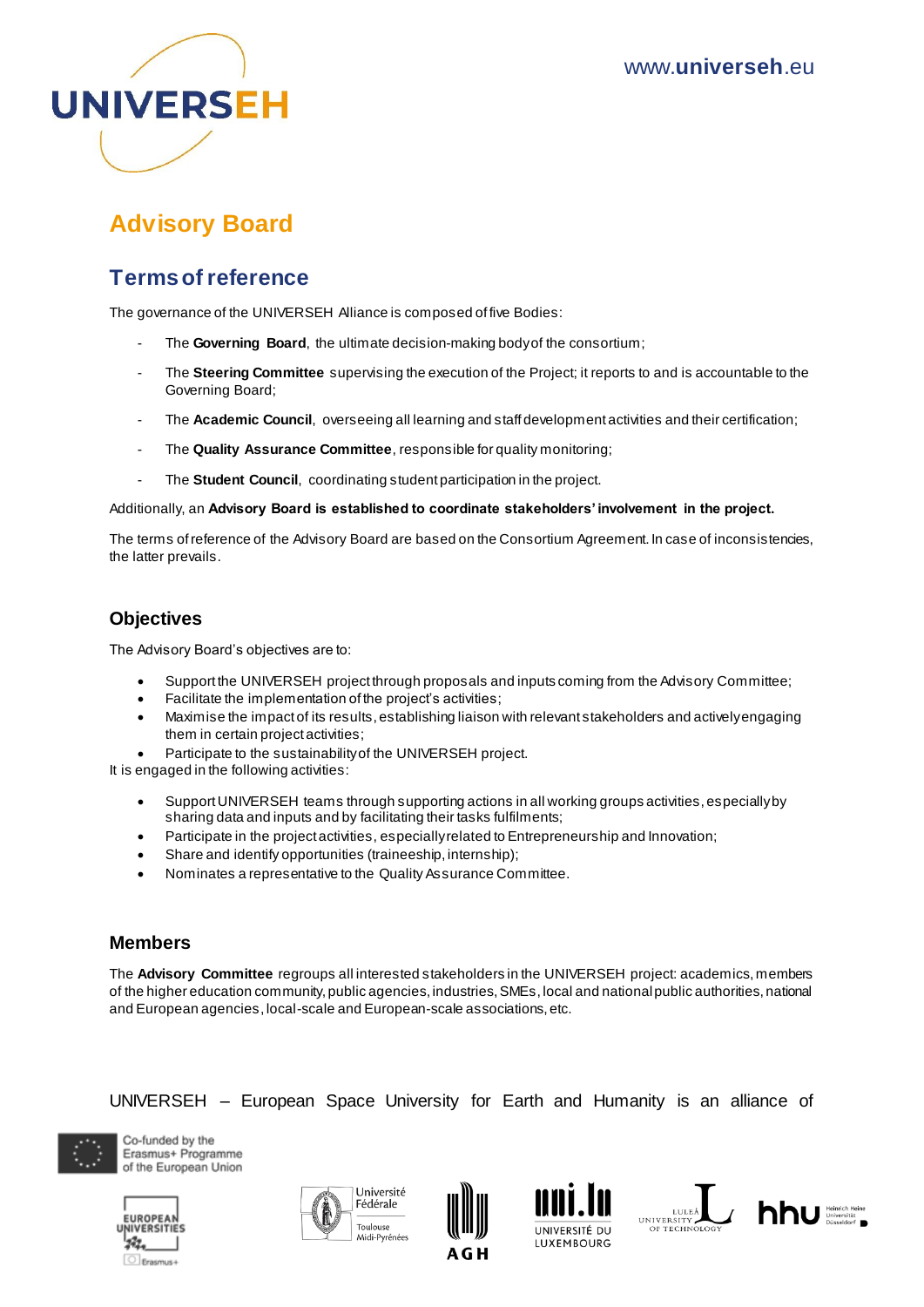

Candidates members shall provide a letter of commitment or a letter of support to the UNIVERSEH project. Formal membership is validated by the steering committee.

The **Advisory Board** is a representative subgroup of the advisory committee. It should reflect, as much as possible, a good geographical distribution and a spread of different types of stakeholders, taking into account the composition of the Advisory Committee.

#### **Functioning**

The Advisory Board meets at least once a year, either physically or by videoconference. It can meet at any time upon written request of at least two Members of the Advisory Board.

The chairperson will send invitations no later than 14 calendar days prior to the Advisory Board meetings (7 calendar days for extraordinary meetings).

The chairperson sends the agenda no later than 7 calendar days prior to the Advisory Board meeting.

Each member, present or represented, has one vote.

Decisions may also be taken without a meeting if the chairperson circulates to all Members a written document, including the deadline for responses, which is then agreed in writing by e-mail.

The chairperson will send the minutes to all Members within 10 calendar days of the meeting, who have 15 calendar days to send objections in writing, before the minutes are deemed accepted.

UNIVERSEH – European Space University for Earth and Humanity is an alliance of













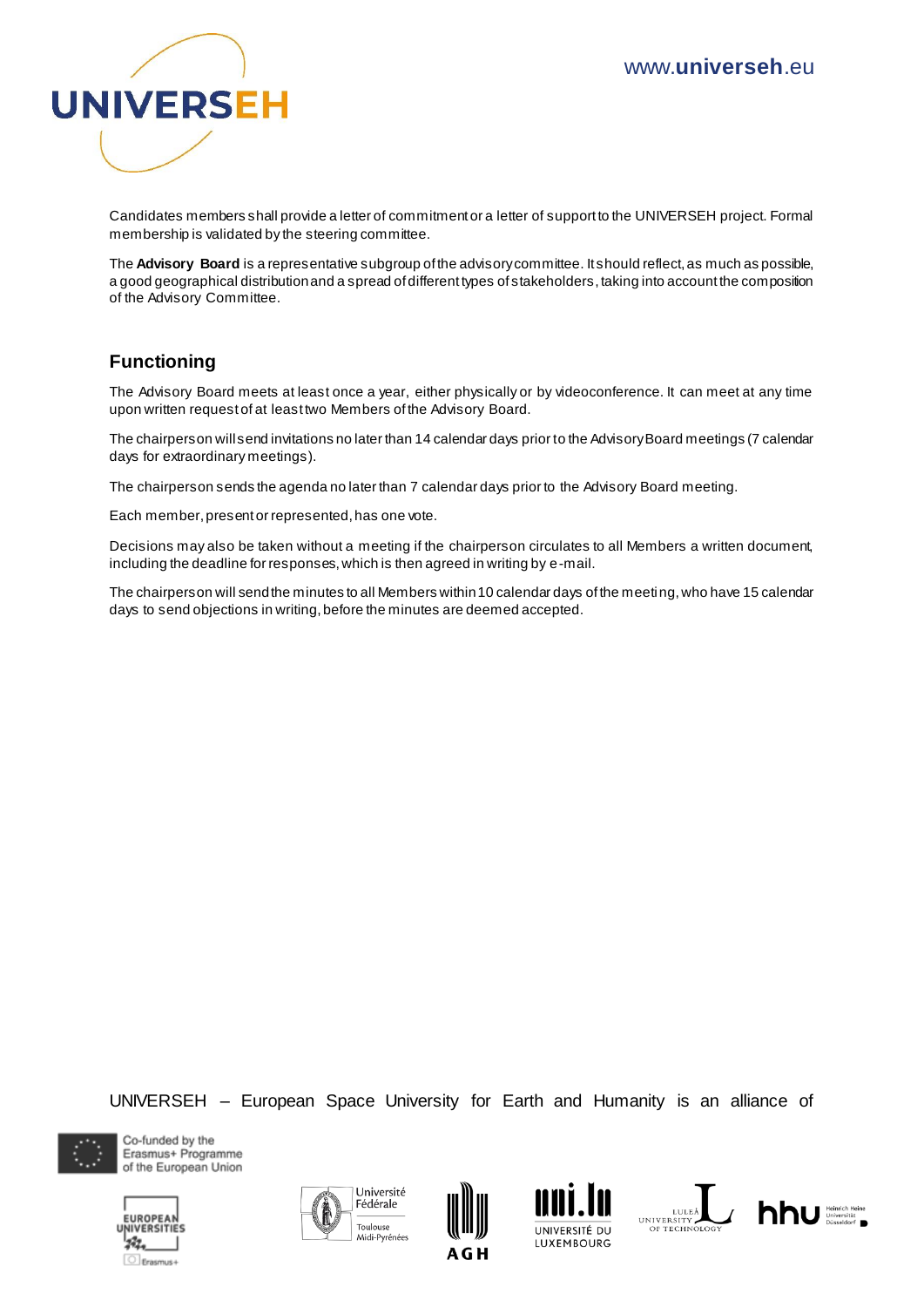

## <span id="page-12-0"></span>**Quality Assurance Committee**

### **Terms of reference**

The governance of the UNIVERSEH Alliance is composed of the following Bodies:

- Governing Board as the ultimate decision-making body of the consortium
- Steering Committee as the supervisory body for the execution of the Project which reports to and is accountable to the Governing Board
- Academic Council as the body overseeing all learning and staff development activities and their certification
- **Quality Assurance Committee as the body responsible for quality monitoring**
- Student Council as the body coordinating student involvement in the project.

The terms of reference of the Quality Assurance Committee are based on the Consortium Agreement. In case of inconsistencies, the latter prevails.

#### **4. Members**

The Quality Assurance Committee consists of:

- one representative per Party

- one external stakeholder representative designated by the Advisory Board
- one student representative designated by the Student Council

The project coordinator chairs the meetings.

All Quality Assurance Committee members must be present or represented at all meetings. They may appoint a substitute or a proxy to attend and vote at any meeting.

#### **5. Functioning**

The Quality Assurance Committee meets at least once a year, either physically or by videoconference.

It can meet at any time upon written request of any Member of the Quality Assurance Committee.

The chairperson will send invitations no later than 14 calendar days prior to the Quality Assurance Committee meetings (7 calendar days for extraordinary meetings).

The chairperson sends the agenda no later than 7 calendar days prior to the Quality Assurance Committee meeting.

The Quality Assurance Committee may only take decisions if two thirds of its members are present (quorum).

Each member, present or represented, has one vote.

UNIVERSEH – European Space University for Earth and Humanity is an alliance of